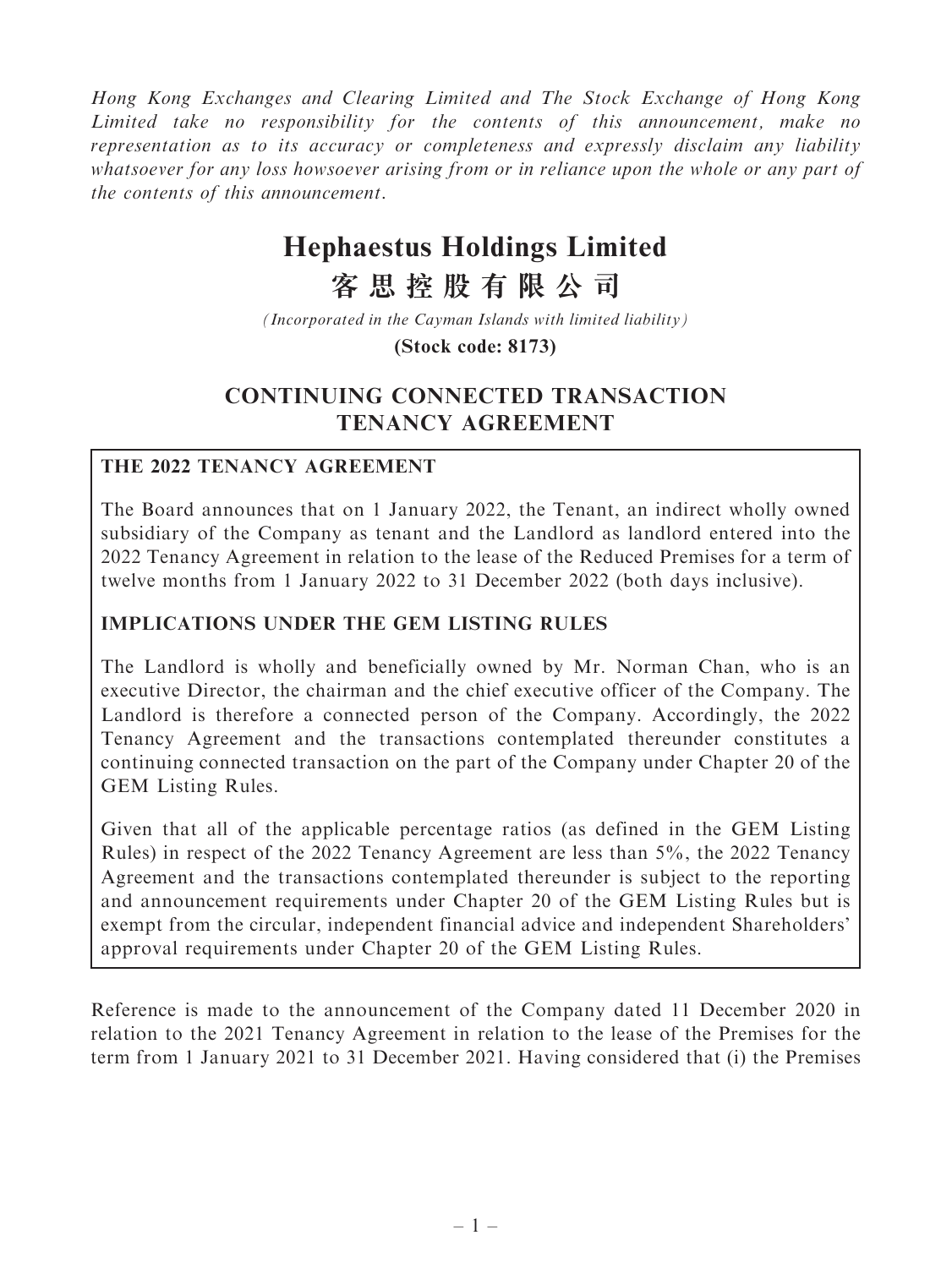has been used by the Group as principal place of business for over five years; (ii) it will enable the Group to secure its stable operation at the Premises without incurring additional costs and expenses in identifying, renovating and relocating to alterative premises and ensure that there will be no disruption to the operations, business and growth of the Group; and (iii) the expected need in office spaces of the Group in the future and as the lease of the Premises will expire on 31 December 2021, after arm's length negotiations, the Board announces that on 1 January 2022, the Tenant as the tenant and the Landlord as the landlord entered into the 2022 Tenancy Agreement in relation to the lease of the Reduced Premises for a term of twelve months from 1 January 2022 to 31 December 2022 (both days inclusive).

### 2022 TENANCY AGREEMENT

The principal terms of the 2022 Tenancy Agreement are set out below:

| Date:         | 1 January 2022                                                                                                                                                                                               |
|---------------|--------------------------------------------------------------------------------------------------------------------------------------------------------------------------------------------------------------|
| Parties:      | Waldorf Holdings Limited, a company wholly-owned by<br>(i)<br>Mr. Norman Chan as landlord; and                                                                                                               |
|               | (ii) BTR (HK) Limited, an indirect wholly owned subsidiary of<br>the Company, as tenant                                                                                                                      |
| Premises:     | Flats B, C, D, E, F and G on 15th Floor and private parking<br>space Nos. P10 and P11 on 3rd Floor of Montery Plaza at 15<br>Chong Yip Street, Kowloon, Hong Kong                                            |
| Term:         | twelve months from 1 January 2022 to 31 December 2022 (both<br>days inclusive)                                                                                                                               |
| Monthly rent: | HK\$293,000 per calendar month (inclusive of all government<br>rents and rates and management fee) payable in advance in cash<br>without any deduction on the first day of each and every<br>calendar month. |
| Deposit:      | HK\$586,000 (being two months' rent)                                                                                                                                                                         |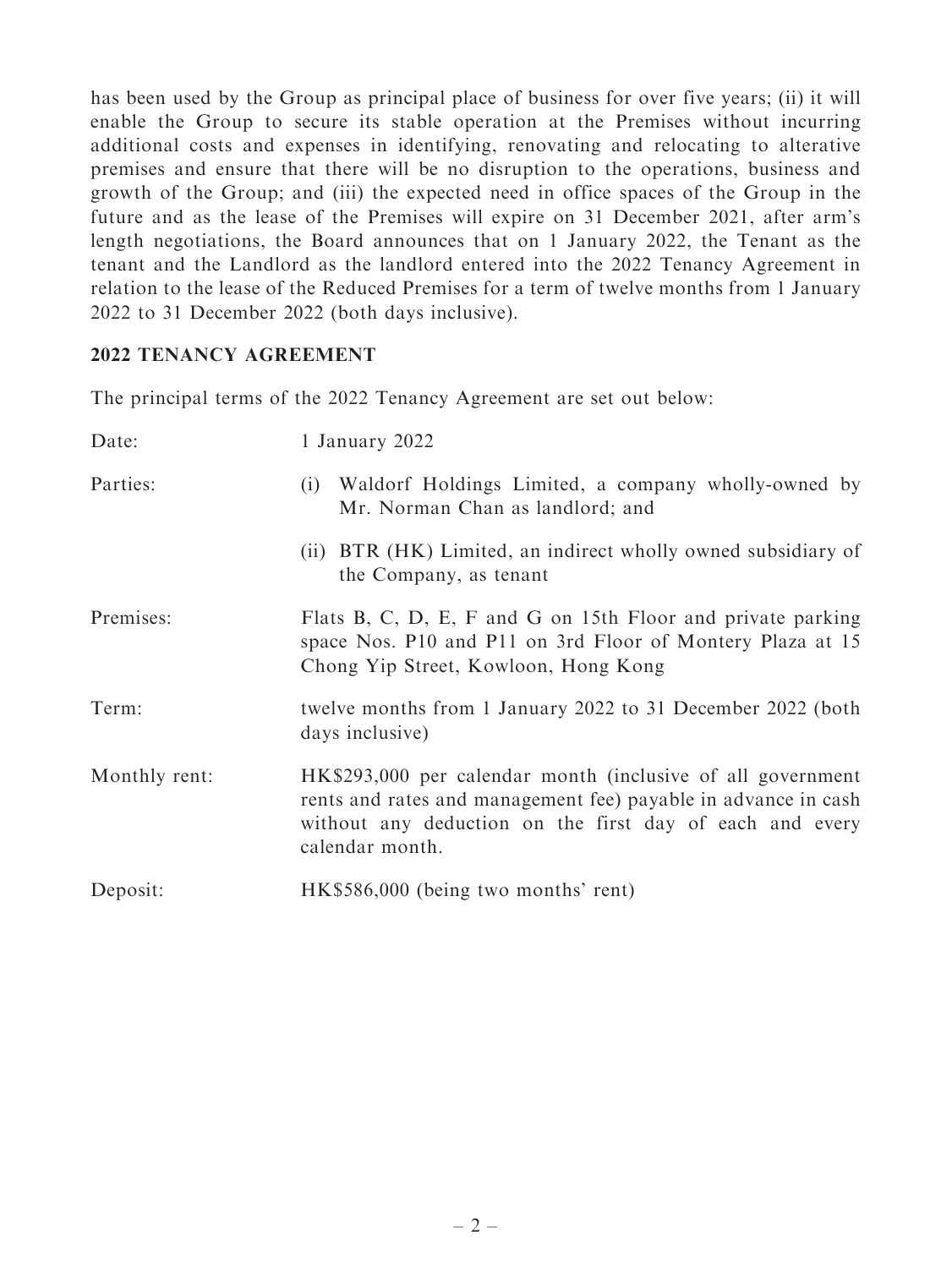#### Historical transaction value

The actual rents paid by the Tenant to the Landlord under the Previous Tenancy Agreement and the Option Notice and 2021 Tenancy Agreement are as follows:

#### Actual rent paid

| Year ended 31 March 2018 (from 1 January 2018 to 31 March 2018)   | HK\$1,044,000 |
|-------------------------------------------------------------------|---------------|
| Year ended 31 March 2019                                          | HK\$4,176,000 |
| Year ended 31 March 2020                                          | HK\$4,176,000 |
| Year ended 31 March 2021                                          | HK\$4,176,000 |
| Year ending 31 March 2022 (from 1 April 2021 to 31 December 2021) | HK\$3,132,000 |

#### Annual Caps

For the two years ending 31 March 2023, the maximum annual aggregate amounts payable (the ''Annual Caps'') by the Tenant to the Landlord, which are determined with reference to the rents payable by the Tenant to the Landlord under the 2021 Tenancy Agreement and 2022 Tenancy Agreement, are as follows:

|                        | Year ending<br>31 March 2022 | <b>Year ending</b> |  |
|------------------------|------------------------------|--------------------|--|
|                        |                              | 31 March 2023      |  |
|                        | HK\$                         | HK\$               |  |
| 2021 Tenancy Agreement | 3,132,000                    |                    |  |
| 2022 Tenancy Agreement | 879,000                      | 2,637,000          |  |
| Annual Caps            | 4,011,000                    | 2,637,000          |  |

In arriving at the above Annual Caps, the Directors have taken into account the following factors:

- (a) the historical figures of the actual amounts paid by Tenant under the 2021 Tenancy Agreement; and
- (b) the prevailing market conditions and the prevailing market rent for similar properties in the vicinity of the Reduced Premises at the relevant time.

## REASONS AND BENEFITS FOR ENTERING INTO THE 2022 TENANCY AGREEMENT

The Group is principally engaged in the provision of interior design services to premises including private residences, corporate offices, service apartments, hotels, residential clubhouses, show flats and sales galleries.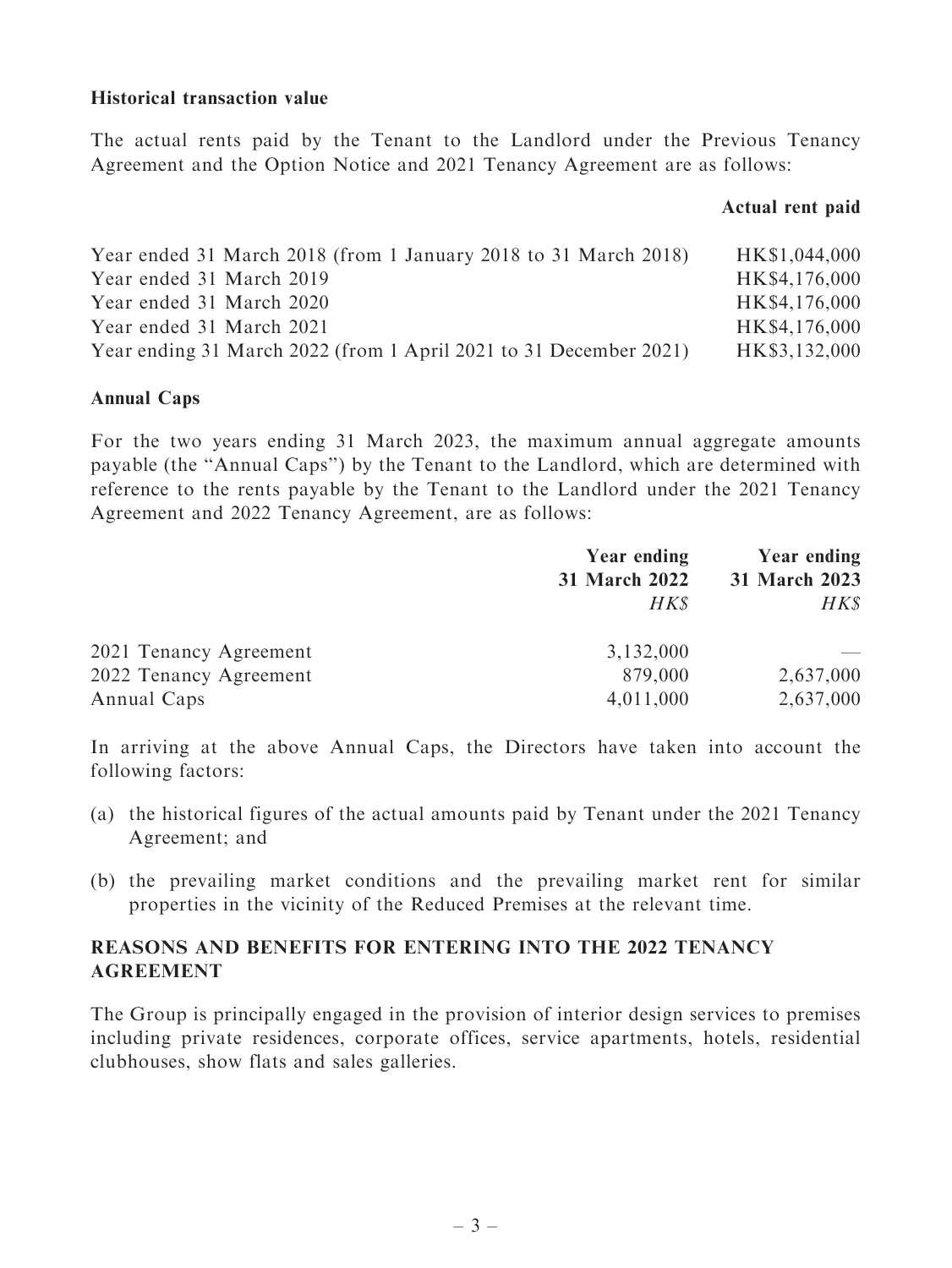The Tenant is a company incorporated in Hong Kong and an indirect wholly-owned subsidiary of the Company. It is principally engaged in the provision of interior design services to premises including private residences, corporate offices, service apartments, hotels, residential clubhouses, show flats and sales galleries.

The Landlord is a company incorporated in Hong Kong and is wholly and beneficially owned by Mr. Norman Chan, an executive Director and the Landlord is principally engaged in the holding and leasing of the Premises.

The terms of the 2022 Tenancy Agreement were determined after arm's length negotiations between the Tenant and the Landlord with reference to the market rent of the Reduced Premises as opined by an independent property valuer under a direct comparison approach. Having considered the above and that (i) the Premises has been used by the Group as principal place of business for over five years; (ii) it will enable the Group to secure its stable operation at the Premises without incurring additional costs and expenses in identifying, renovating and relocating to alterative premises and ensure that there will be no disruption to the operations, business and growth of the Group; and (iii) the expected need in office spaces of the Group in the future, the Directors (including the independent non-executive Directors) are of the view that the terms of the 2022 Tenancy Agreement are entered into on normal commercial terms and in the ordinary and usual course of business of the Group, and the terms of the 2022 Tenancy Agreement and the Annual Caps are fair and reasonable and in the interests of the Company and the Shareholders as a whole.

As Mr. Norman Chan has a material interest in the 2022 Tenancy Agreement and the transactions contemplated thereunder, Mr. Norman Chan had therefore abstained from voting on the resolutions passed by the Board to approve the 2022 Tenancy Agreement and the transactions contemplated thereunder. Save as disclosed above, none of the Directors has a material interest in the 2022 Tenancy Agreement and the transactions contemplated thereunder and was required to abstain from voting on the relevant Board resolutions approving the 2022 Tenancy Agreement and the transactions contemplated thereunder.

## IMPLICATIONS UNDER THE GEM LISTING RULES

The Landlord is wholly and beneficially owned by Mr. Norman Chan, who is an executive Director, the chairman and the chief executive officer of the Company. The Landlord is therefore a connected person of the Company. Accordingly, the 2022 Tenancy Agreement and the transactions contemplated thereunder constitutes a continuing connected transaction on the part of the Company under Chapter 20 of the GEM Listing Rules.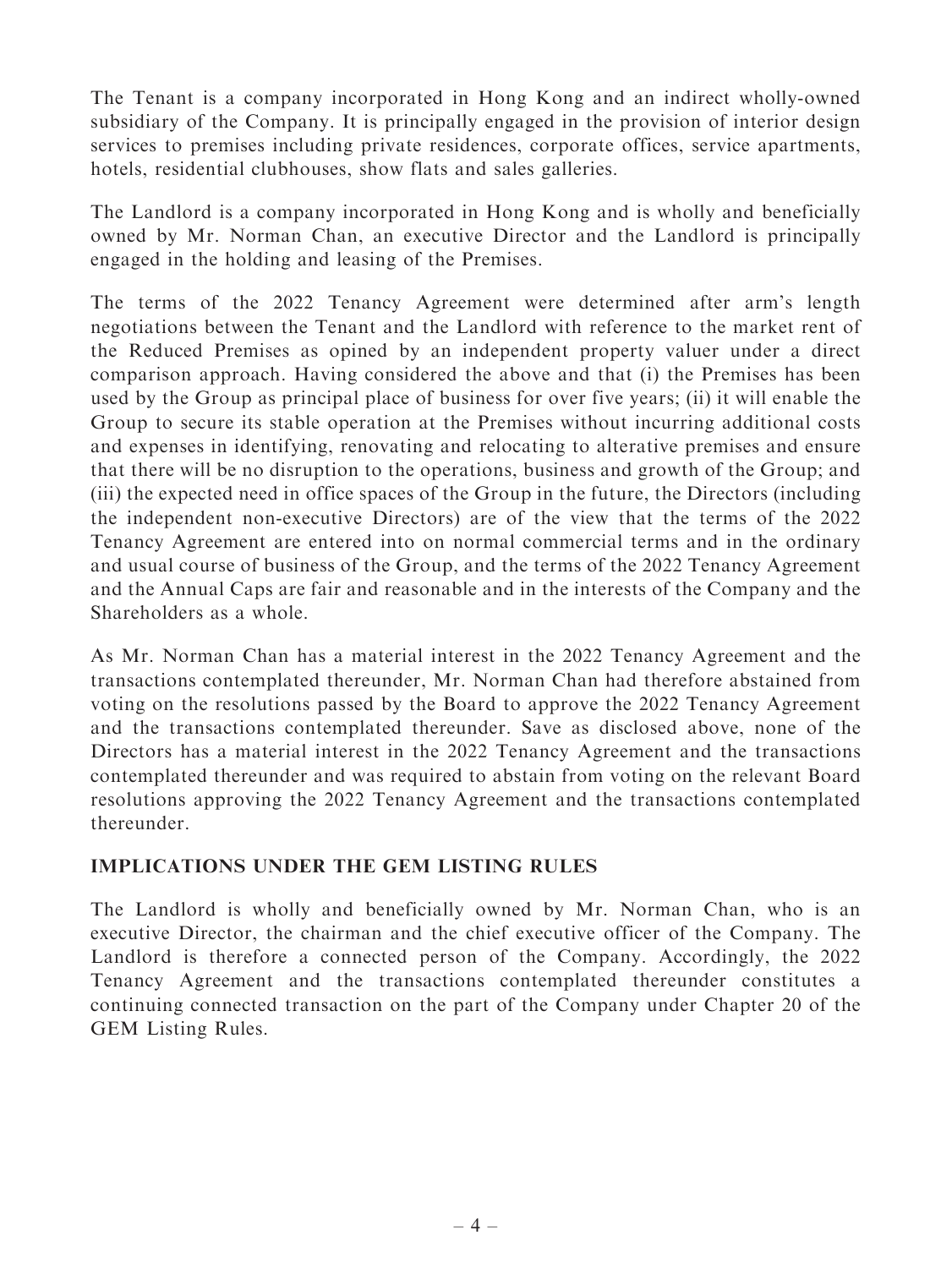Reference is made to the announcement of the Company dated 11 December 2020 in relation to the lease of the Premises under the 2021 Tenancy Agreement. As the 2021 Tenancy Agreement and the 2022 Tenancy Agreement both relate to the leasing of the Premises and the Reduced Premises, the 2021 Tenancy Agreement and the 2022 Tenancy Agreement have been aggregated for determination of the Annual Caps under Chapter 20 of the GEM Listing Rules.

Given that all the applicable percentage ratios (as defined in the GEM Listing Rules) in respect of the Annual Caps under the 2022 Tenancy Agreement (as aggregated with the 2021 Tenancy Agreement) are less than 5%, the 2022 Tenancy Agreement and the transactions contemplated thereunder is subject to the reporting and announcement requirements under Chapter 20 of the GEM Listing Rules but is exempt from the circular, independent financial advice and independent Shareholders' approval requirements under Chapter 20 of the GEM Listing Rules.

### DEFINITION

Unless otherwise specified, the following terms have the following meanings in this announcement:

| "2021 Tenancy"<br>Agreement" | a tenancy agreement dated 11 December 2020 entered into<br>between the Tenant (an indirect wholly-owned subsidiary of the<br>Company) as tenant and the Landlord as the landlord in relation<br>to the lease of the Premises       |
|------------------------------|------------------------------------------------------------------------------------------------------------------------------------------------------------------------------------------------------------------------------------|
| "2022 Tenancy<br>Agreement"  | a tenancy agreement dated 1 January 2022 entered into between<br>the Tenant (an indirect wholly-owned subsidiary of the<br>Company) as tenant and the Landlord as the landlord in<br>relation to the lease of the Reduced Premises |
| "Board"                      | board of Directors                                                                                                                                                                                                                 |
| "Company"                    | Hephaestus Holdings Limited 客思控股有限公司 (stock code:<br>8173), an exempted company incorporated in the Cayman<br>Islands with limited liability, the shares of which are listed on<br>GEM of the Stock Exchange                       |
| "connected<br>$person(s)$ "  | has the meaning ascribed to it under the GEM Listing Rules                                                                                                                                                                         |
| "Director(s)"                | $\text{directory}(s)$ of the Company                                                                                                                                                                                               |
| "GEM Listing Rules"          | the Rules Governing the Listing of Securities on GEM of the<br>Stock Exchange                                                                                                                                                      |
| "Group"                      | the Company and its subsidiaries                                                                                                                                                                                                   |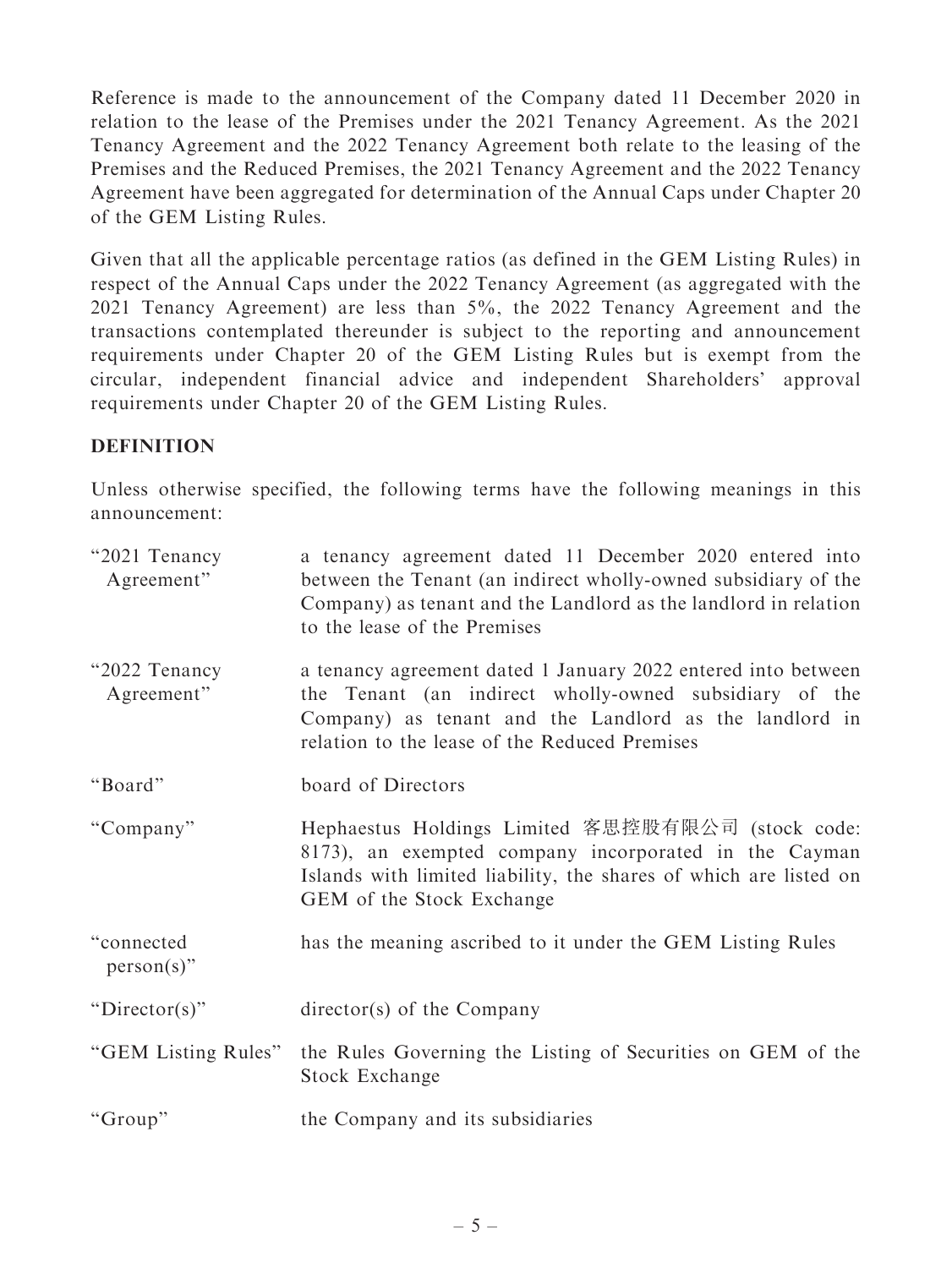| "Hong Kong"                     | the Hong Kong Special Administrative Region of the People's<br>Republic of China                                                                                                                                                                              |
|---------------------------------|---------------------------------------------------------------------------------------------------------------------------------------------------------------------------------------------------------------------------------------------------------------|
| "Landlord"                      | Waldorf Holdings Limited, a company incorporated in Hong<br>Kong with limited liability on 3 July 2012, which is wholly<br>owned by Mr. Norman Chan                                                                                                           |
| "Mr. Norman Chan"               | Mr. Chan Norman Enrique, an executive Director, the chairman<br>and the chief executive officer of the Company                                                                                                                                                |
| "Option Notice"                 | the option notice dated 21 October 2019 signed by the Tenant<br>and the Landlord in relation to the exercise of the option by the<br>Tenant to extend the term of the lease of the Premises for a term<br>of one year from 1 January 2020 to 31 December 2020 |
| "Premises"                      | Flats A, B, C, D, E, F and G on 15th Floor and private parking<br>space Nos. P9, P10 and P11 on 3rd Floor of Montery Plaza at 15<br>Chong Yip Street, Kowloon, Hong Kong                                                                                      |
| "Previous Tenancy<br>Agreement" | the tenancy agreement dated 22 February 2018 entered into<br>between the Tenant and the Landlord in relation to the lease of<br>the Premises                                                                                                                  |
| "Reduced Premises"              | Flats B, C, D, E, F and G on 15th Floor and private parking<br>space Nos. P10 and P11 on 3rd Floor of Montery Plaza at 15<br>Chong Yip Street, Kowloon, Hong Kong                                                                                             |
| "Shareholder(s)"                | holder(s) of shares of the Company                                                                                                                                                                                                                            |
| "Stock Exchange"                | The Stock Exchange of Hong Kong Limited                                                                                                                                                                                                                       |
| "Tenant"                        | BTR (HK) Limited, a company incorporated in Hong Kong with<br>limited liability and an indirect wholly-owned subsidiary of the<br>Company                                                                                                                     |
| "HK\$"                          | Hong Kong dollar, the lawful currency of Hong Kong                                                                                                                                                                                                            |
| $\lq\lq 0$ , $\lq\lq$           | per cent                                                                                                                                                                                                                                                      |
|                                 | By order of the Board<br><b>Hephaestus Holdings Limited</b><br><b>Chan Norman Enrique</b>                                                                                                                                                                     |

Chairman and Executive Director

Hong Kong, 2 January 2022